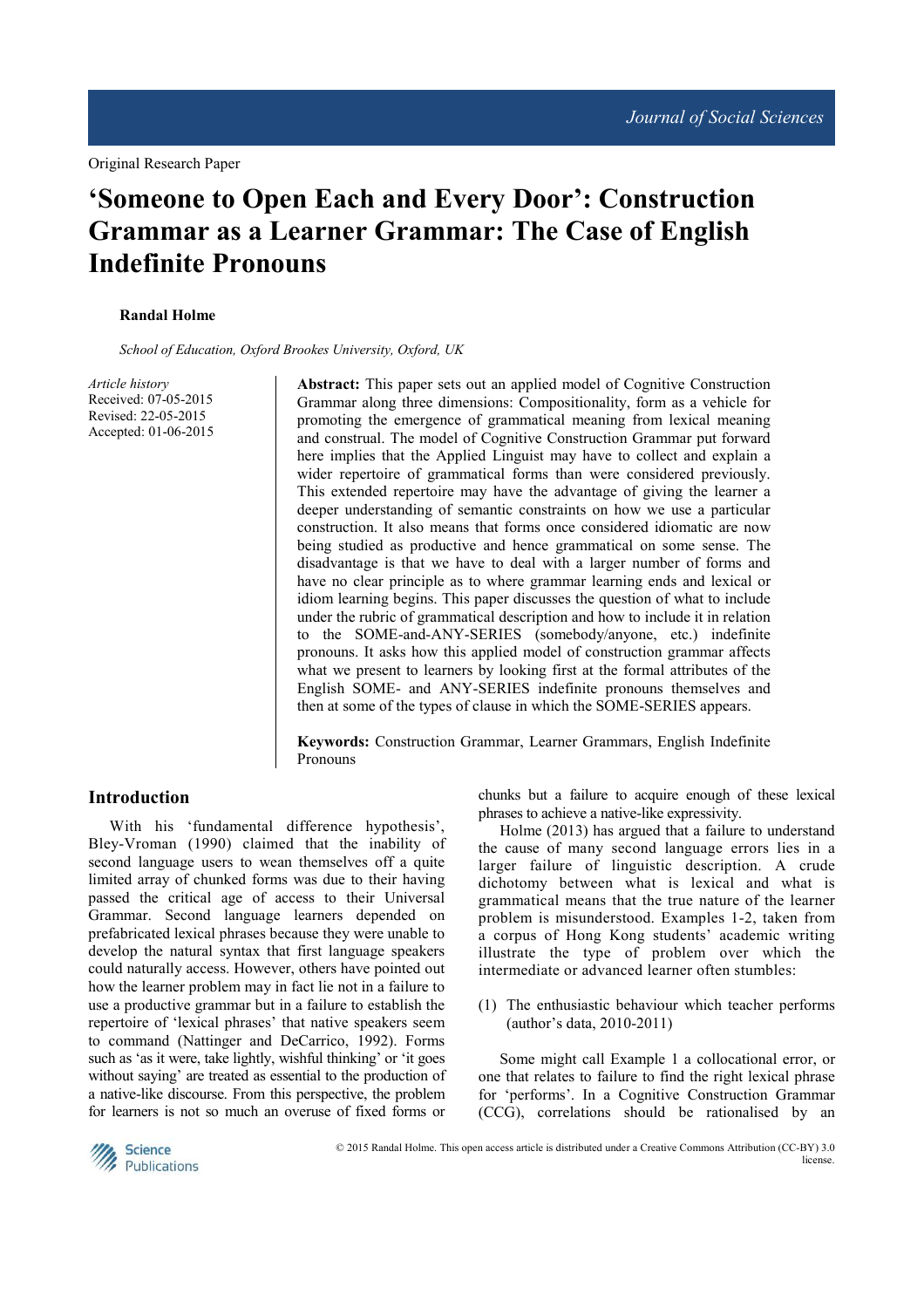understanding of the semantics of words and of the forms into which they do or do not fit. Generally the complementation of this verb 'perform' profiles 'a role' or 'play'. The error in Example 1, therefore, seems to be one we would categorise as lexical because it is finally about a failure to grasp the semantics of 'perform'. In construction grammar, however, grammaticality is finally always about finding the right fit between words. The decision as to whether Example 1 is a grammatical or lexical error is therefore more difficult to make.

To understand the problem of how to categorise Example 1, let us consider an imaginary type of error that is similar in some ways. Thus, we hear a learner say 'I go the car' instead of 'I start the car'. A traditional approach might categorise the error as grammatical because it begins in a failure to understand the intransitivity of 'go'. In CG, however, the difference between this error and that in Example 1 can be put down to productivity and both might be treated as lexical in one sense and grammatical in another.

Consider Example 1 first. If we treat 'perform' as a fixed term then the error is about the type of complementation that this verb's profile will allow. 'Perform's' range of possible complements is semantically limited (e.g., scene/role/part, etc) but in fact quite broad as the number of roles and parts is potentially large. The error therefore involves a productive and hence grammatical meaning or schema. To understand the schema we have to grasp what is 'performable' in Anglophone culture. This meaning is productive because more than one solution is possible, be it 'Iago', 'Othello', or 'role'.

There is a sense in which 'Go the car' could be treated similarly or very differently to Example 1 according to the perspective taken. Thus, if we treat it similarly, we could say that this is about the semantics of 'go' in the way that Example 1 is about the semantics of 'perform'. Arguably, 'go' has its complementation built into its meaning. Thus when we say 'I go home' we are assuming a complement, perhaps a reflexive (I go myself home). However, there are a large number of verbs that do not need to state their complement. Arguably, the large number of verbs that are traditionally called intransitive all have this built-in complementation (Langacker, 2008). We might therefore be discussing not just the semantics of a verb but that of a large group of verbs, or all intransitives. 'Go the car' therefore suggests a failure to grasp a very broad semantic principle, that of 'intransitivity' and it is these broad principles which are normally held to constitute a grammar.

For those interested in using CCG to produce an inventory of constructions that will help learners of English we can now see we have something of a problem. If we look at constructions at the level of which word fits with which we will look at a very much larger inventory of forms than was traditional. Thus we might need to look at constructions particular to every verb whose complementation is semantically constrained in any way that is less than obvious. For example, we might consider how and why 'suggest' does not fit with the ditransitive argument structure that is used by the learner in Example 2. If on the other hand we confine ourselves to meanings which like intransitivity seem to apply to larger sets of words we may leave the learner in the same place as previously, that is with insufficient guidance as to what word in fact constructs with what:

(2) (The teacher) suggests us choosing new vocabularies from the materials (author's data, 2010-2011)

This article will take the position that CCG (e.g., Broccias, 2013; Goldberg, 1995; Langacker, 1990) can furnish learners and teachers not just with an adjusted inventory of forms that may provide better guidance on how to address a given context but will also provide stronger insights into why such constructions take the form that they do. The insights that CCG provides could therefore help describe such errors as those made in Examples 1 and 2 so help learners avoid them. However, as we explore, these insights come with a potential price tag. The price is that learner grammars may have to inventory a much larger number of forms than previously. This will require a discussion about what we should put into a descriptive learner grammar and what we should leave out.

To respond to the problem of how CCG may challenge traditional notions of form, I first summarise and justify an applied approach to Cognitive Construction Grammar (CCG) by considering three core features and thinking briefly about how these may affect the way learners and teachers approach grammatical form. First, I stress constructions as combinations of other elements, or as compositional (e.g., Goldberg, 1995; 2006). Second, I consider the argument that meaning exists on a lexico-grammatical continuum where there is not always a clear dividing point between the lexical and grammatical (e.g., Croft, 2001). Third, I summarise how constructions are different ways of construing a topic or scene (e.g., Langacker, 1990; 2008).

The purpose of outlining this model will be to show how it can help identify an inventory of forms and their meanings that can help learners enrich their language in exactly the type of areas where our Examples 1 and 2 show them to be having difficulties.

To consider this objective in greater detail, I discuss English indefinite pronouns of the SOME- and ANY-SERIES. I select these entities because they illustrate how CCG affords insight not just into which words construct with others but into how words themselves are constructed entities. Further, because these indefinite pronouns are nouns, they also illustrate how a construction grammar can move us away from a traditional view of the clause as built around a verb head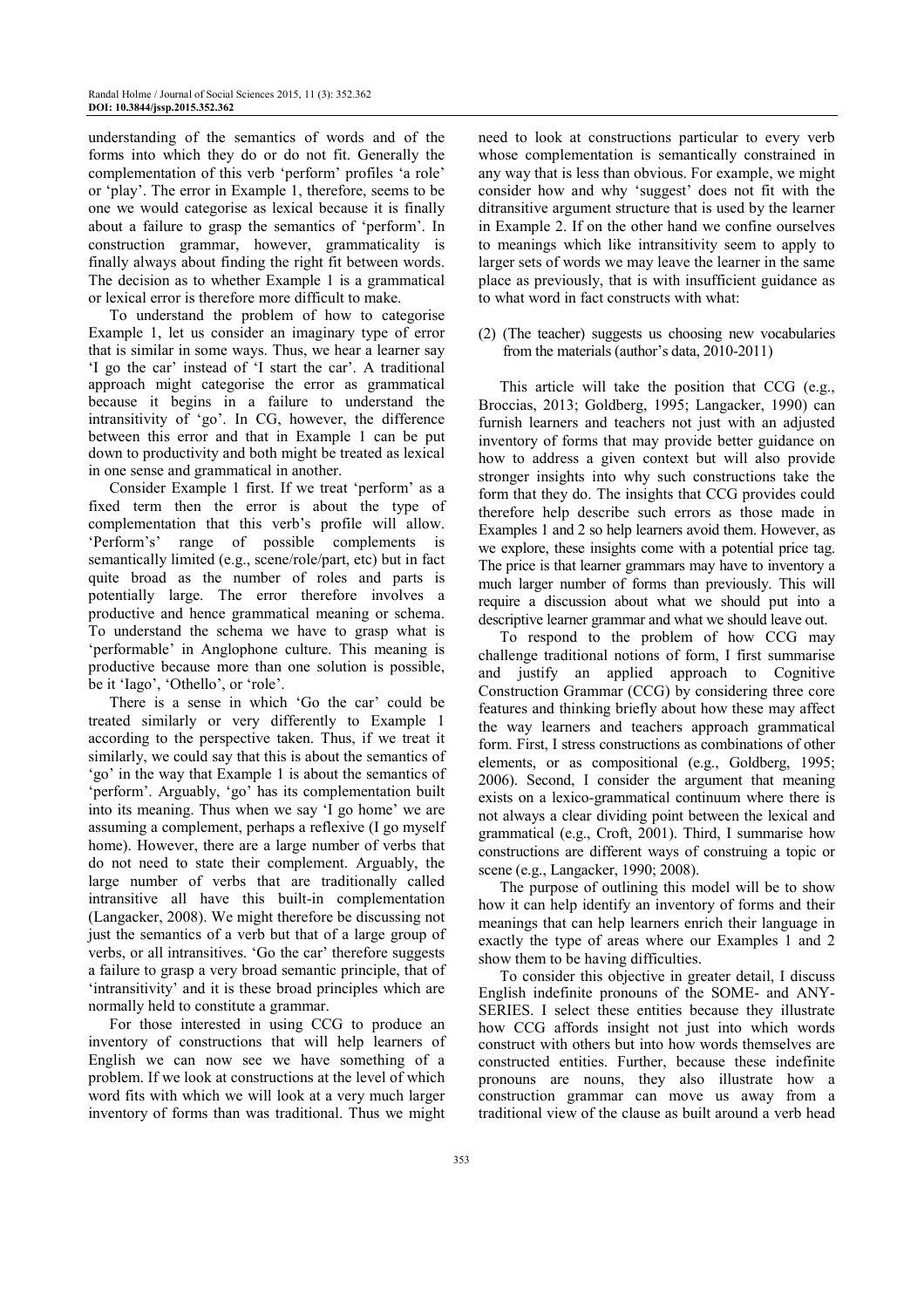and more towards its treatment as an argument structure built from an interaction of all its constituent meanings (Goldberg, 1995). I confine my discussion to the SOMEand ANY-SERIES, both for the sake of brevity and for how these forms exhibit some quite unusual properties of reference which can be made clearer by the approach to construction grammar that will be set out.

## **CCG: A Three-Point Approach**

address the notion of a construction's compositionality first. Basically, compositionality derives from the traditional constituency principle that smaller units compose larger ones. In CCG, we can see that the compositional principle which builds words will also build meaningful strings or constructions from those words. Like a visual composition, a linguistic one balances two contrary impulses. The first is for each element to retain its meaning. Thus if we begin by symbolising 'a house', perhaps with a drawing, this symbol must continue to mean what it does no matter where it is placed and what is done with it. The second is for that meaning to contribute to a larger composition. So if we place 'the house' on 'a hill', the house symbol gives up something of its meaning to the composition it helps create. We no longer see it as just 'a house' but as 'a house on a hill.' Some part of the symbols meaning is given to the composition it creates. To make this composition, two processes occur. The first is called inheritance (Lakoff and Johnson, 1999) and the second coercion (Michaelis, 2004).

Inheritance is broadly the use of existing networks of semantic features to interpret those that are new or unfamiliar. For example, in going south, an explorer from a northern latitude might encounter a palm tree for the first time. They recognise this novelty as a tree because of how it inherits certain features from the very different types of trees that they have encountered at home. In CCG we use inheritance to build or interpret new forms. Imagine, for example, that a speaker knows the form given in Example 3 below. They later encounter Example 4. They inherit the understanding from Example 3 that the construction in Example 4 expresses movement even when the verb 'laughed' does not.

Coercion is central to the idea of compositionality just advanced. It refers to how a construction adjusts the meanings of its constituents in a way that suits its larger meaning. In a straightforward argument structure construction such as 'I hate teachers', the clause coerces the meaning of 'teachers' away from that of simply 'people who teach' towards being also objects of hatred. The coercion is comprehensible because of how the construction inherits features from other transitive constructions, or from how a subject may be an agent causing a change of state to a patient. Constructions that are idiomatic, or which build meanings that seem to owe little to grammatical convention may in fact show the operation of 'inheritance' and 'coercion' more clearly. A much analysed example is the *way construction* (e.g., Jackendoff, 1990; Culicover and Jackendoff, 2005):

- (3) I went the long way home
- (4) I laughed all the way home

Formal analyses put the *way construction* outside the normal operations of grammar (Jackendoff, 1990; Culicover and Jackendoff, 2005) in part because of how it can give a transitive meaning to 'went' if a phrase with 'way' is the object (Example 3). By the same token, the construction can also coerce 'laughed' to a transitive meaning whilst making it part of a construction that represents motion without expressing this in the verb (Example 4). In CCG, the *way construction* simply offers a clearer and perhaps more extreme example of how grammar works. Most importantly, this is not some traditional argument about valency and the verb. The construction's meaning arises from how all its elements co-oerce one another to the meaning that results (Goldberg, 1995; 2006; Croft and Cruse, 2004; Croft, 2013). Thus if we remove 'all the way' from Example 4, the meaning breaks down (I laughed home).

As described, compositionality challenges traditional views of descriptive learner grammars in two fundamental ways. First, words are themselves constructions and there is no easy separation between morphemes that are considered grammatical such as the English plural-s and those that are considered lexical such as the English nominalising morpheme-ness. Arguably, a treatment of words such as the 'SOME- /ANY-SERIES as compositions of morphemes now falls into the province of grammar. Second, forms such as the WAY-CONSTRUCTION should no longer be dismissed as exceptional or idiomatic but will instead be treated as items whose meanings and constraints require description and exemplification like the more abstract argument structures they instantiate.

The second principle of our model of CCG emerges from compositionality. This is our understanding that grammar and lexis are not entirely distinct entities and that grammar does not comprise an autonomous rule system that manipulates the forms and meanings of lexis (Croft, 2001). A construction is itself a symbolic entity. However, its meaning can be analysed at different levels of schematicity. To understand what schematic means in this case, take Examples 5-8:

- (5) *Surely there was something that she could do*? (British National Corpus (BNC))
- (6) *Surely there* is *something that* you can *do*?
- (7) *It/There*+be+SOME-SERIES+MODIFIER
- (8) *It*'s *someone* we both know
- (9) *It* was you who wanted to come (BNC)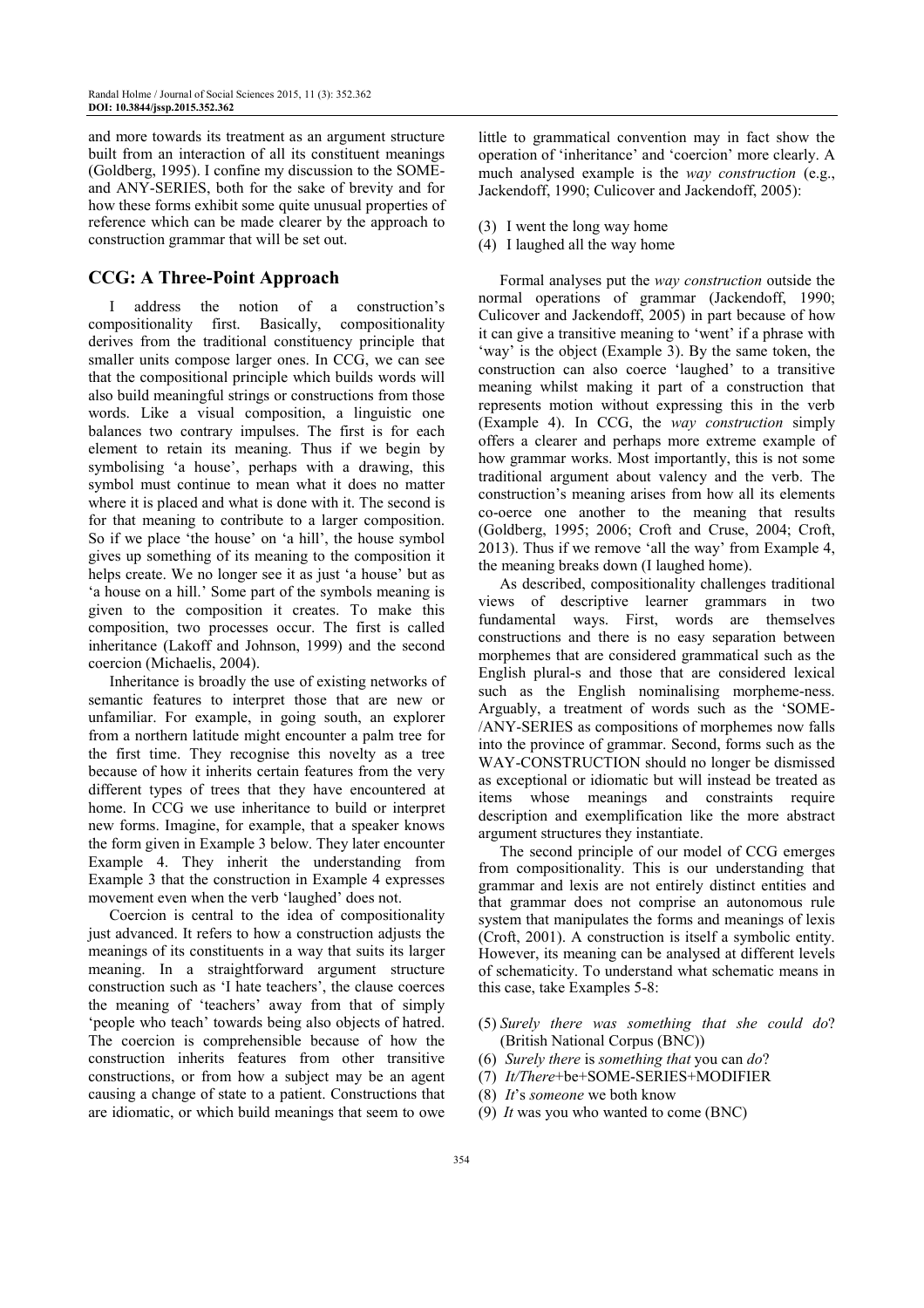Example 5 expresses the not uncommon thought that when something is going badly for oneself or someone else, it ought to be possible to do something about it. A learner might store this as a chunk from which they might later generalise Example 6 where the tenses have been adjusted. We can now say that Examples 5 and 6 exemplify what we can call a must-be-something-wecan-do construction. In this construction, all the elements in italics in Example 6 are fixed. All the elements in roman could be treated as schematised, or have the potential to be realised or instantiated in different ways. For example, the COPULA verb 'be' has the potential to be instantiated as different tenses whilst maintaining a stative COPULA function (Examples 5 and 6).

Example 7 shows a CLEFT construction where the complement is always an indefinite pronoun of the SOME-SERIES. When specified at this level of schematicity, we can use our construction to produce Examples 5, 6 and 8. Basically, Example 7 describes a schema from which Examples 5, 6 and 8 inherit features. Example 9 takes us a step further. If we want to show a relationship between Example 9 and the other examples then we need an even more schematic description of the clause, which would be a description of a CLEFT.

We can now note that the more schematic the specification of the construction the more productive it becomes. Productivity, in this context, means the potential of the construction to be instantiated in different ways. For the language teacher, this creates something of a dilemma. Giving a construction a more productive specification gives learners greater lexical choice. Greater lexical choice increases the likelihood of learners selecting lexis whose meanings do not fit that of the construction. A failure to explore such meanings results in the type of error we saw with 'perform' in Example 1. In addition the learner may lack accurate and automatic ways to express the quite specific type of meaning represented by Examples 5 and 6. Yet the opposite case is to overload the learner with a vast inventory of less productive forms.

The concept of a lexico-grammatical continuum has also engendered one of CCG's more contentious debates and this also has implications for our analysis of the process of acquisition itself. In CCG, a schematic or grammatical meaning develops from the semantic parallels between substantive forms. Thus an infant acquiring English will build a transitive argument structure or an SVO schema from their encounter with various substantive examples of transitive clauses (Tomasello, 2003). The Radical Construction Grammar (RCG) proposal suggests that our notion of even such elemental parts of speech as nouns and verbs are products of how the construction uses words (e.g., Croft, 2001; 2013). At first sight, this proposal seems to be a logical extension of the view that we build grammatical schemas from semantic parallels between substantive forms. Like RCG, the model of construction grammar

put forward so far also argues that the syntactic relations such as those specified in Example 7 (It + be + SOME-SERIES + MODIFIER) are in fact semantic relations. For example, 'Modification' 'and 'Complementation' are categories that propose a general description of a semantic relation between words or phrases in relation to a Head. Yet it is difficult to grasp how this might work from the perspective of acquisition. Construction learning must start somewhere. It is difficult to understand how an infant would recognise certain types of meaning as coincident with one category of experience (say of things) and others as coincident with another (say of processes) if we had not developed some prior sense of such basic categories. In other words, to process a construction schematically, or perhaps as a transitive SVO, we need to recognise verb and nominal meanings as different. In their embodied notion of construction grammar, Bergen and Chang (2013) note how schematic word meanings for physical actions such as 'jump' form from what are called embodied simulations (2013). This proposes that a process is stored as images of how the body enacts it and that 'a thing' or nominal meaning builds from a sense of an entity as grasped, weighed or felt. It is these simulations that set down the fundamental distinction between verb and noun categorisations and not the construction alone.

In essence, a discussion about the extent to which grammatical categorisations emerge from constructions or from basic experience is a debate about the extent to which a language either divides experience into meanings or experience proffers a priori categorisations of experience for symbolisation as language. The resolution of this discussion requires an implausible separation of meaning that is linguistically shaped from that which is derived from experience. The more realistic argument is that linguistic and experiential meaning become mutually constitutive as language itself develops. Treating all grammatical categorisation as a product of the construction is itself a form a reductivism where it is language which always produces how we construe the relations between things and where we have no experience of such relations to find represented in the construction.

 Yet the RCG argument does remind applied linguists how even meanings as schematic and fundamental as those of grammatical categories must be reworked or reconceptualised within the systems and cultures of whatever language is being targeted. At the same time, it has to be recognised that the new language is not manufacturing these types of meaning but is instead reworking some common and very basic attributes of experience. Learning new grammatical constructions is then both the 'transfer' of category meanings from a first language and the adaptation of them to how they are shaped by the second. Thus, Example 2 (teacher suggests us..) shows that the grammatical relations of the 'ditransitive' have been grasped at some level, or perhaps transferred from the user's native Cantonese. However, the error also shows that these relational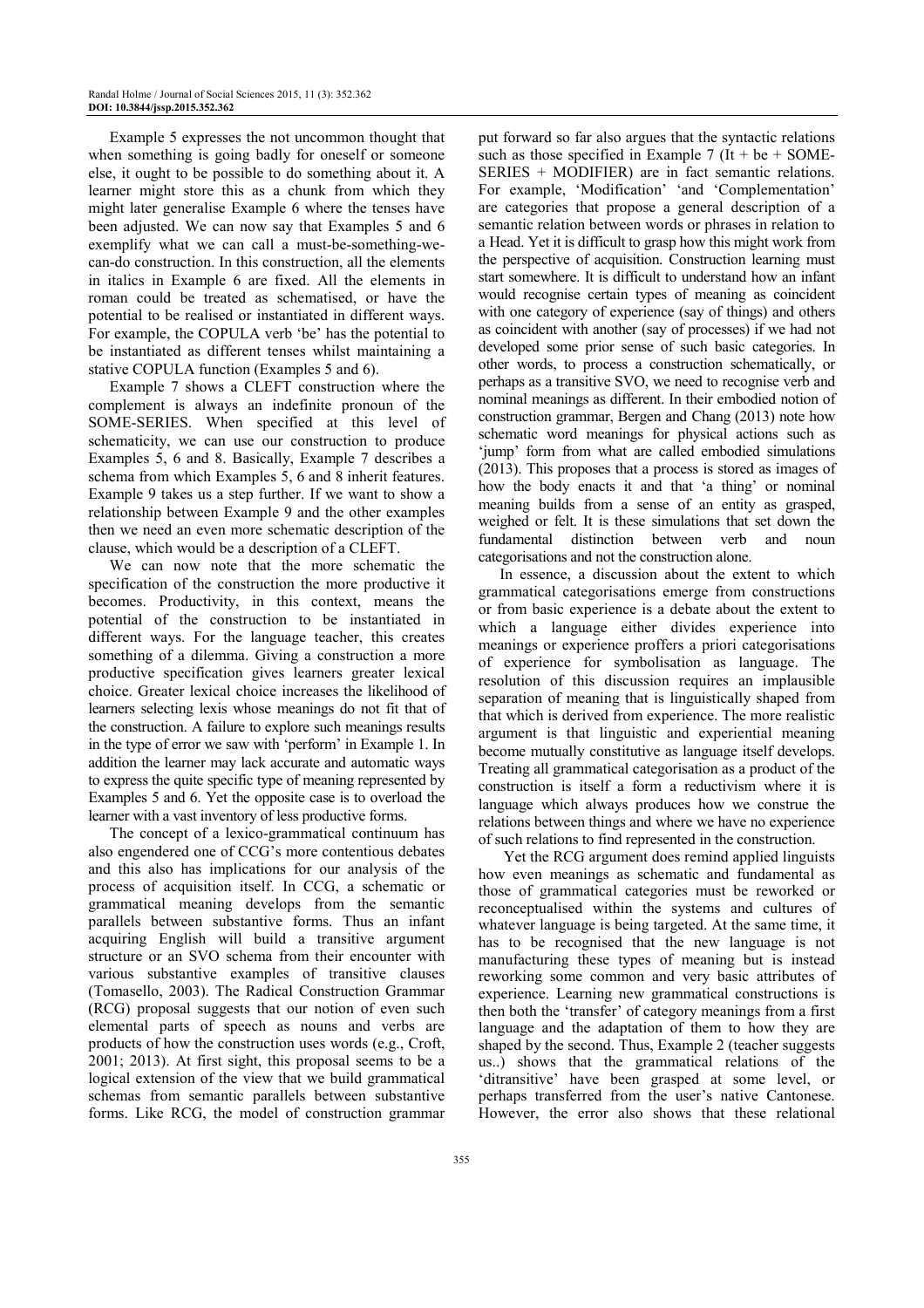meanings still require some adaptation to the constraints that English places upon them.

Our third key feature of CCG is its treatment of a construction as a construal of meaning. The grammar of a language symbolises the different ways in which an embodied mind can construe its reality. Basically, the schematic meanings of a language allow us different treatments of the same phenomena. As an example, take the behaviour of uncountable nouns in English. English teachers often introduce nouns to beginning learners as either countable or uncountable. Mass nouns such as 'water or stone' are called uncountable. But more advanced learners find that most mass nouns can be used as countable as in 'a fizzy water' or 'a fine powder'. What the advanced learner needs to understand is how countability is a form of construal and not a rule that insists we see something one way and not another. Thus when we talk about 'wine', we should not start from the assumption that we are using an uncountable noun but are using one that can be construed in different ways. We can thus treat 'wine' as unbounded mass (do you want some wine), as a generic uncountable (wine makes me tired), or as a bounded singular form (a nice wine). Grammar, then, offers a series of choices about how we construe a meaning.

### **Indefinite Reference**

Keeping in mind the three facets of a construction defined above, I will now consider English indefinite pronouns of the SOME-/ANY-SERIES (someone, somebody, something, anyone, anybody, anything) with a view to exemplifying how building a construction grammar for learners might change the inventory of forms we make and the explanations of them we produce. As noted, an interesting aspect of CCG from an applied perspective is how it can sometimes account for the semantic motivation of form at both the level of syntax and morphology. I therefore begin with morphology or word construction and look at how in some cases the way that morphemes combine to create meanings can still be transparent.

Pronouns have excited some interest in Cognitive Linguistics, in part because of Fauconnier and Turner's (1997) theory of mental spaces and the insight it affords into the properties of reference (Taylor, 2002; Radden and Dirven, 2007). In Example 10 'the tree' instantiates an exemplar of the tree schema that has already been made familiar to the reader. Thus, we will hold a schema for a tree open in one mental space and put in another the particular instance to which the definite article refers (Radden and Dirven, 2007). The schema will probably consist of various salient features of the trees we have seen (Lakoff, 1987) and the instance will hold the particularities to which the text refers, here the fact that it is a 'fruit tree':

(10) The eldest brother was lying under the tree, keeping guard over it to make sure nobody stole the fruit (BNC)

The anaphoric reference of the pronoun 'it' in Example 10 also requires two mental spaces. This is because the pronoun itself is a word with its own natural gender and referential meaning that must be processed as part of a construction. Thus, as shown here, 'it' is a complement of 'over'. At the same time, the word must gather the larger part of its meaning from what it refers to 'the tree'. We therefore have to hold open two mental spaces. One in which to hold what 'it' refers to (the tree) and one in which to process 'it' as a meaning that takes up grammatical relations elsewhere in the construction.

A theory of mental spaces can help explain the semantic differences between the indefinite referents of the English SOME-/ANY-SERIES. Further, the different ways in which these two sets of indefinite pronouns exploit mental spaces is a function of the different ways in which they are constructed. I take the SOME-SERIES first.

A non-compositional construction is not necessarily interpreted through the elements of which it has been built in the way that CALL+ED must be interpreted as 'call' with a past morpheme in order to distinguish it from CALL. As Hilpert (2014) points out, we retain little sense of the formal and semantic separation of the components of a term such as 'REAL+LY'. The reason for this is doubtless the frequency with which the adverb is used and the fact that it has established a meaning which does not need to be assembled from its constituent morphemes. 'REAL+LY' therefore evidences not coercion but what we might call submersion, or process where the elements of constructions such as 'really' have yielded their meanings up to the larger composition they have created. Whilst the SOME-/ANY-SERIES also show submersion, the semantic result can be analysed by looking again at the constituents from which it is compiled.

'-ONE' can be a pronoun that refers to an undefined member of a specified group or 'set' (Radden and Dirven, 2007). In what we call the *one-of-a-kind* construction we see how the set defines the category that the referent is a member of. In Example 11, this set is specified as 'the author's most delightful servants'. 'One' can then be said to refer an unidentified instance of that category (Examples 11-13):

- (11) Mrs Meacock is one of the author's most delightful servants (BNC)
- (12) You are one of our new neighbours, from Sunset Cottage
- (13) BAT Industries, yesterday sacked one of its big bankers

'Some' is generally an uncountable or plural indefinite determiner. Less commonly it can determine a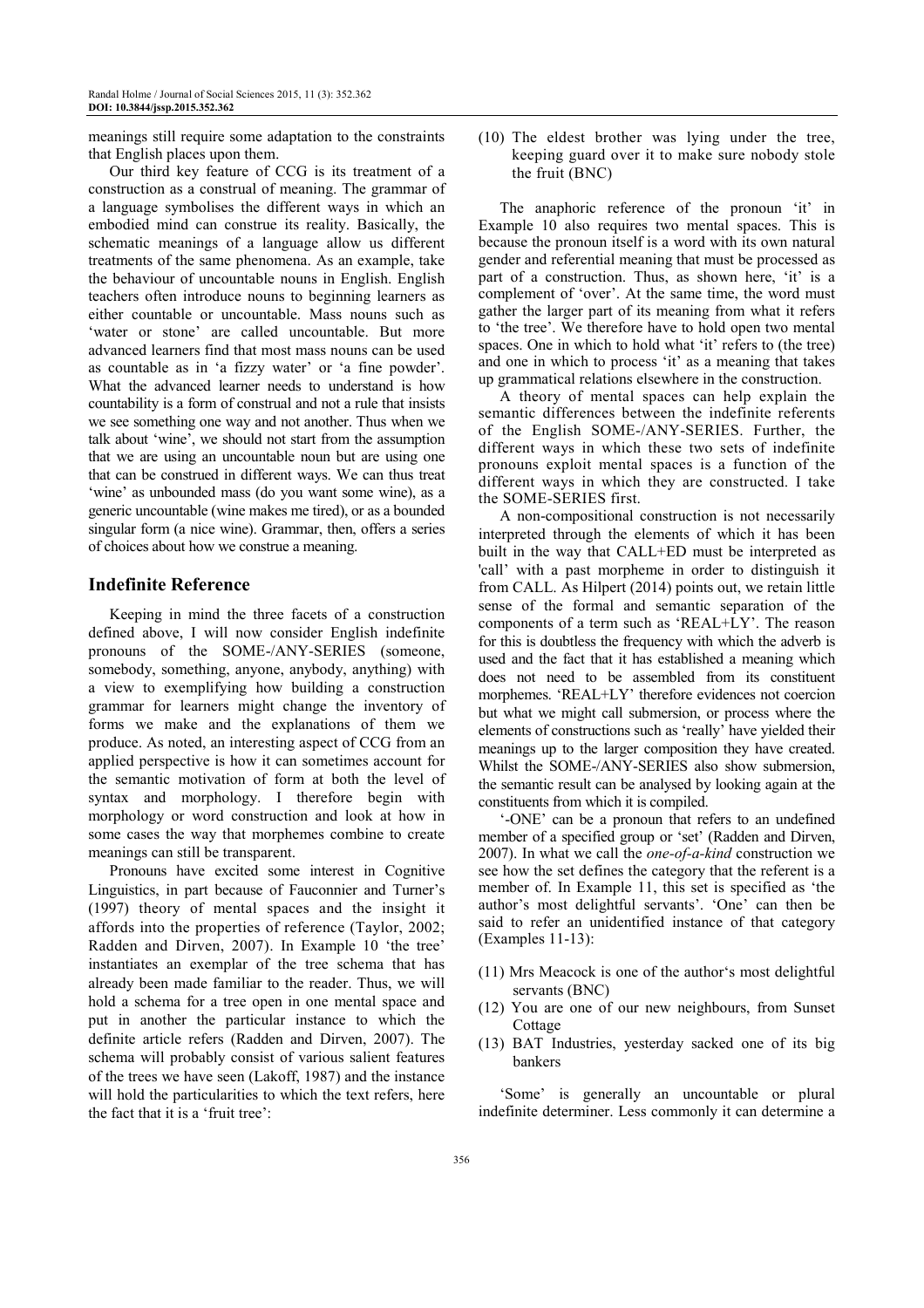singular noun as indefinite as in Example 14. Referring to someone as 'some person' can in fact be rude because the construction stresses how we find their identity insignificant. When 'SOME-' and '-ONE' construct together, the indefinite determiner 'SOME-' ensures that-ONE is no longer just indefinite in the sense of failing to specify which instance is being talked about, the-ONE is indefinite in respect of the category of things from which the instance comes, or its set. 'SOME-' attributes to '-ONE' a randomness in respect of its category. This meaning makes 'someone of the author's most delightful servants' ungrammatical because it expresses the semantic contradiction of an unknown referent that we know. To make the *someone of..*. constructions grammatical, the OF-PHRASE must specify attributes or aspects of the referent as in Examples 15-17 and not its set identity as in Examples 11-13. Naturally there are points of overlap between our notion of an identifying set as in Example 13 and of an added attribute as in Example 15. Example 16 shows this kind of overlap and interestingly both 'one' and 'someone' could be used here, which may reflect how an attributive meaning is overlapping with one of category definition.

- (14) Some person noticed them and hated them for what they were (BNC)
- (15) Mrs Meacock is someone of high calibre
- (16) I've no wish for someone of unknown parentage to inherit after my death

The composition of the morphemes 'SOME-' and '- ONE' gives the type of reference shown in the mental space diagram at Fig. 1. The first space holds a referent and the second the pronoun as it is used in the text. The referent's identity is undefined, however. I therefore

mark the referent with a question mark. Unlike in the *one-of-a-kind construction*, the referent's set is irrelevant or unidentifiable. The text may, however, confer attributes on the referent as it unfolds. I discuss this as 'veiling' below.

The ANY-SERIES pronouns can also be seen as fairly transparent from the perspective of how different elements combine to create a meaning. In the *one-of-akind* construction, 'one' refers to a single but unspecified member of a defined set. ANY-distributes the reference across the set. The ANY-SERIES has a 'free-choice meaning' (Kadmon and Landman, 1993) and can be imagined as a deictic gesture where the finger of the pronoun's user points out each the group member and defines it in its entirety but never stops at any member. No referent is thus ever singled out from the set. The effect is to make the existence of that referent speculative. In Examples 17-18, I show the contrast between the 'some' and 'any' reference. In Example 17, which is fabricated by the author, the referent is extant but with an unknown identity or set. In Example 18, the set first comprises people governed by the ordinance (any-). '-One' refers to an individual that may be singled out from the set by an attribute (found..drug). Example 19 is a construction which some users might create as a substantive form for contexts where we despair of identifying the referent. It shows how we use the ANY-SERIES with a belief that the referent may never come into existence. The use of the ANY-SERIES in negative constructions or interrogatives that expect negative answers follows from how it builds a reference to what may never exist, or from an individual that remains inside its set:



Fig. 1. The some-series and the use of mental spaces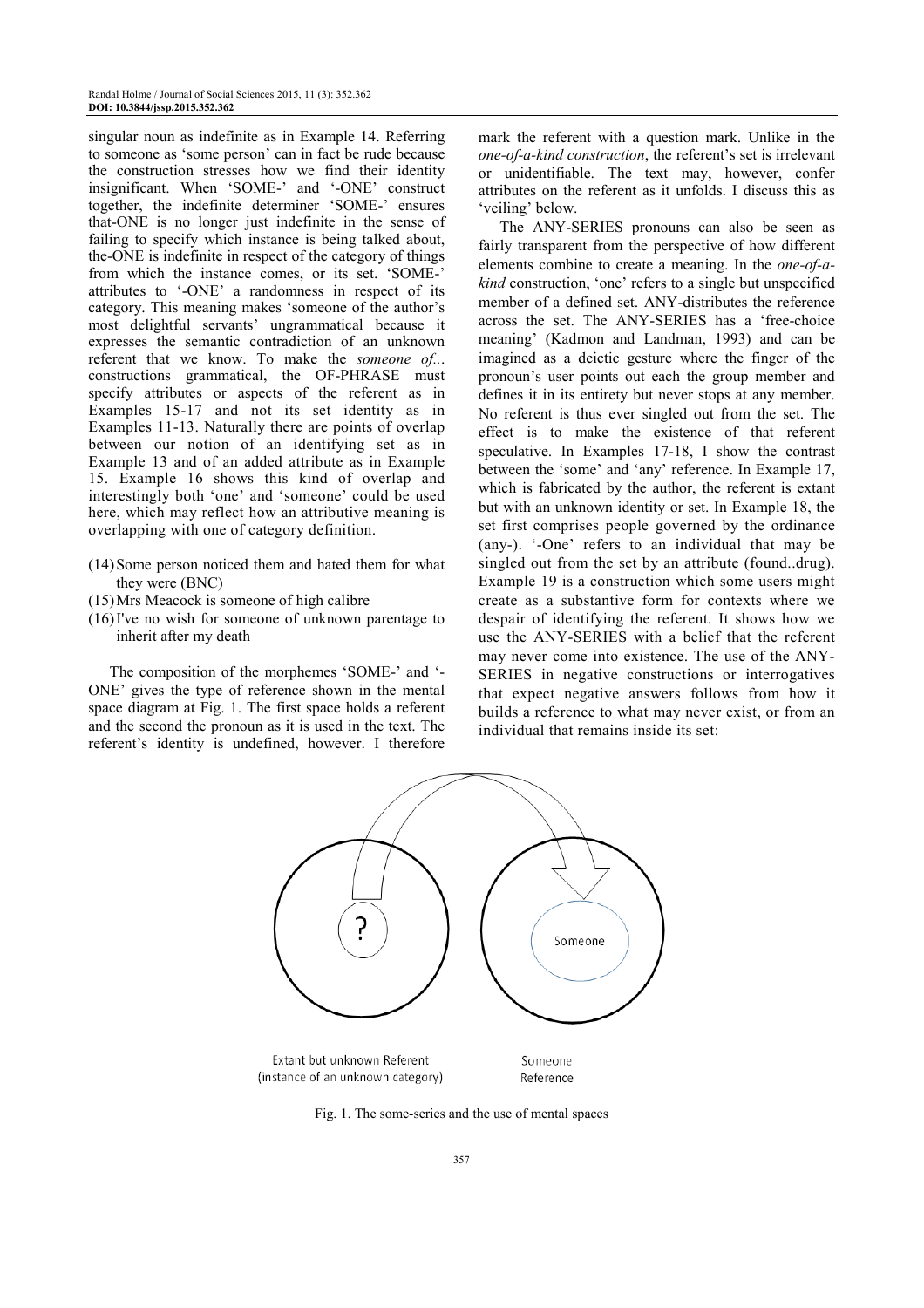

Fig. 2. The any-series and the use of mental spaces: Indefinite reference (pronoun), speculative referent (person found with an illegal drug), the set from which the referent comes (a population)

- (17) Someone found with a small amount of an illegal drug was charged by the police.
- (18) Anyone found with even a very small amount of an illegal drug can be charged by the police (BNC)
- (19) It could be anyone (BNC)

Two mental spaces are therefore needed to build the reference for the ANY-SERIES, one to hold the set from which the referent may or may not be drawn (the meaning of ANY-) and the other to hold the hypothetical referent itself (the meaning of-ONE). I show this in Fig. 2.

## **Constructions with Indefinite Pronouns or Indefinite Pronoun Constructions**

The above analysis shows how there may be connections between the way morphemes construct word meanings and the types of phrasal and clausal construction in which the word can appear. Thus we noted how the SOME-SERIES will not accept modifiers that give the category of the referent because this amounts to a contradiction. This carries us forward from looking at word forms themselves towards giving thought to how grammatical forms such as indefinite pronouns have key roles in establishing phrasal or clausal constructions. Learner grammars of English such as Cambridge Grammar of English (Carter and McCarthy, 2006) are now corpusbased in the sense of both exemplifying forms with authentic examples and basing their analysis of how to use a given item on what co-occurs with what. In their pattern grammar, Hunston and Francis (1996) took this form of analysis further by putting forward a grammar that consisted of word-based patterns. Thus reporting verbs, some adjectives and some nouns are analysed as

having a 'that... pattern'. Two examples for 'decision' are given in Examples 20-21:

- (20) They can't trust a decision that they make there and then (BNC)
- (21) He defended the Government's decision that its rules on cross-media ownership should not apply (BNC)

A risk with this pattern or collocation-based views of form is that they force learners back to a rote approach where they can only reproduce constructions as learnt chunks, Examples 20-21 show this through how their common pattern exemplifies different constructions with different constraints. In Example 20, the 'thatclause' is a post-modifier of 'decision'. In Example 21, it is a complement. Each construction can therefore be generalised with different forms in different ways. Example 20 can be generalised as a relative clause with a different relative pronoun. As a post-modifier, the construction tells us something about the nature of the decision or something as to where and how it was made. Example 21 is a complement which must set out what was decided.

A CCG approach on the other hand suggests that we exploit the corpus based-analysis of pattern-grammar to identify constructions often overlooked by a more traditional view but that we then use that data to analyse whether the forms have a common schematic meaning. We can therefore assume that while word patterns do not by themselves identify constructions, they may show where such forms reside. Thus, after we have found that Example 22 shows a different construction to Example 21, we might next start to explore its productivity and the constraints thereupon by considering the type of schematic meaning involved. Thus we might find that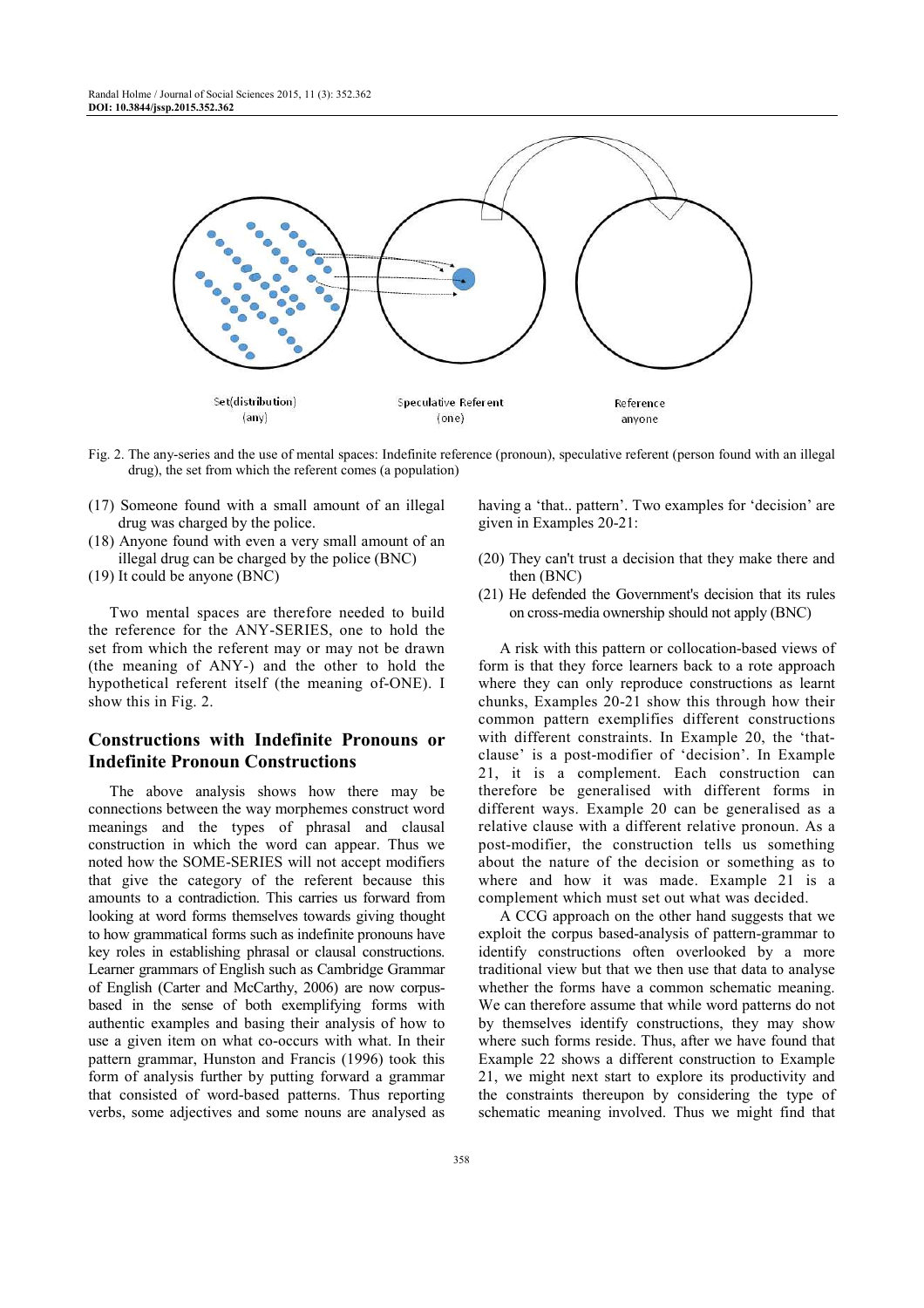Example 22 is not a construction that unfolds complements that tell us the content of a 'decision' but which tell us the content of an array of what we might term 'cognitive' nouns or nouns which summate thought and speech processes (view, opinion, idea, understanding, etc). Two issues now emerge, not just for our discussion of indefinite pronoun constructions but for how we specify a learner descriptive grammar generally. First, we have made a reference to the term 'cognitive nouns'. We have also described how the 'thatcomplement' tells us the content of such nouns. Such terms reveal how helping learners towards a more productive and accurate use of constructions will require some development in our understanding of how to describe their meanings to them. Second, although we have moved away from tying patterns to word occurrences we are also dealing with narrower categories of meaning than are traditionally contained in such functional descriptors as SUBJECT or COMPLEMENT. These narrower categories are likely to produce an overwhelming inventory of forms and may do so without a suggestion as to what should be presented to learners and what should not.

A problem, here, is that CCG cannot by definition specify the set of forms which comprise what was called a native speaker competence. The way in which constructions are specified will vary from individual to individual as CCG rules out the possession of a standard competence through which all members of a language using community parse what they hear and say. If we look back to Example 19 (It could be anyone), we can treat this on multiple levels. First, we can present it as a substantive form, or useful phrase for moments when we don't know who a culprit is. Second, we can add an element of productivity by suggesting that other expressions of deontic modality with low commitment are possible (It might be anyone). Third, we can treat the indefinite pronoun as substitutable with suggestions as to who the culprit is (It could be the butler). Finally, we might say this is simply a COPULA clause (He is James). The problem for those interested in producing the construction grammar of a language is to know the level of productivity at which it would be most useful to explore such forms with learners.

In the case of English indefinite pronouns, we might want to differentiate two types of form: Constructions in which indefinite pronouns occur and indefinite pronoun constructions. In the first type, the construction is really an example that shows how indefinite pronouns are used. In the second, the presence of indefinite pronoun is central to the chosen form and meaning. In this second case, the construction must show how it uses indefinite pronouns in a way that expresses a particular meaning. Finally, we need to be able to identify some type of formal pattern. Thus, Examples 20-21 are transitive clauses that have the

common attribute of using an indefinite pronoun to express a subject whose identity is unknown. Beyond this and the common use of SOMEONE as a subject the constructions have little in common. In their relation, or lack of relation, one to another, the clauses are therefore no more than constructions with indefinite pronouns. Examples 22-23 share a meaning to a greater extent than Examples 23-24. Examples 22-23 address a context where we have to justify doing something mundane or unpleasant. Examples 22-23 also require deontic modality to express this meaning. Arguably, a productive construction with a specific type of meaning is starting to become identifiable. I show this by marking the SOME-SERIES and the modal verb in italics, or as possible fixed elements. However, we can also note that despite their expression of a context with common features, the constructions have somewhat different complementation patterns. In other words, we are saying these elements are the same construction when they are clearly grammatically different at another level. Yet if the emphasis is on the type of meaning developed around the presence of the indefinite pronoun this last point may be something we can overlook. Examples 22-23 are therefore starting to look like indefinite pronoun constructions and might be worth learner attention as a productive way to address a certain meaning:

- (22) *Someone has to* look after our belongings.
- (23) *Someone has got to* take the blame.
- (24) Someone has had their hands in the till.

Examples 25-26 share with Examples 22-23 the combination of SOMEONE with a modal verb. But the modality is now epistemic and this creates a type of construction that expresses a quite different context. Here the meaning is one of speculation on a set of events but not on the identity of their protagonist:

- (25) *Someone must have* seen the boy that night.
- (26) *Someone could have been* hiding here when we came into the church earlier today.
- (27) *Someone must be* producing them.
- (28) *Someone must have* made them.

Examples 22-23 and 26-28 both form sets that are quite context specific. Each set could be identified as a productive construction with a particular purpose. The indefinite pronouns are central to each as even substituting them with a non-specific subject such as 'a person' will lose something of the construction's meaning. Each also depends on the presence of other elements and most crucially on the use of deontic or epistemic modality. We can therefore start to see how for the learner a construction grammar might identify a plethora of contextually useful forms, many of which will be missed by a more traditional analysis. However,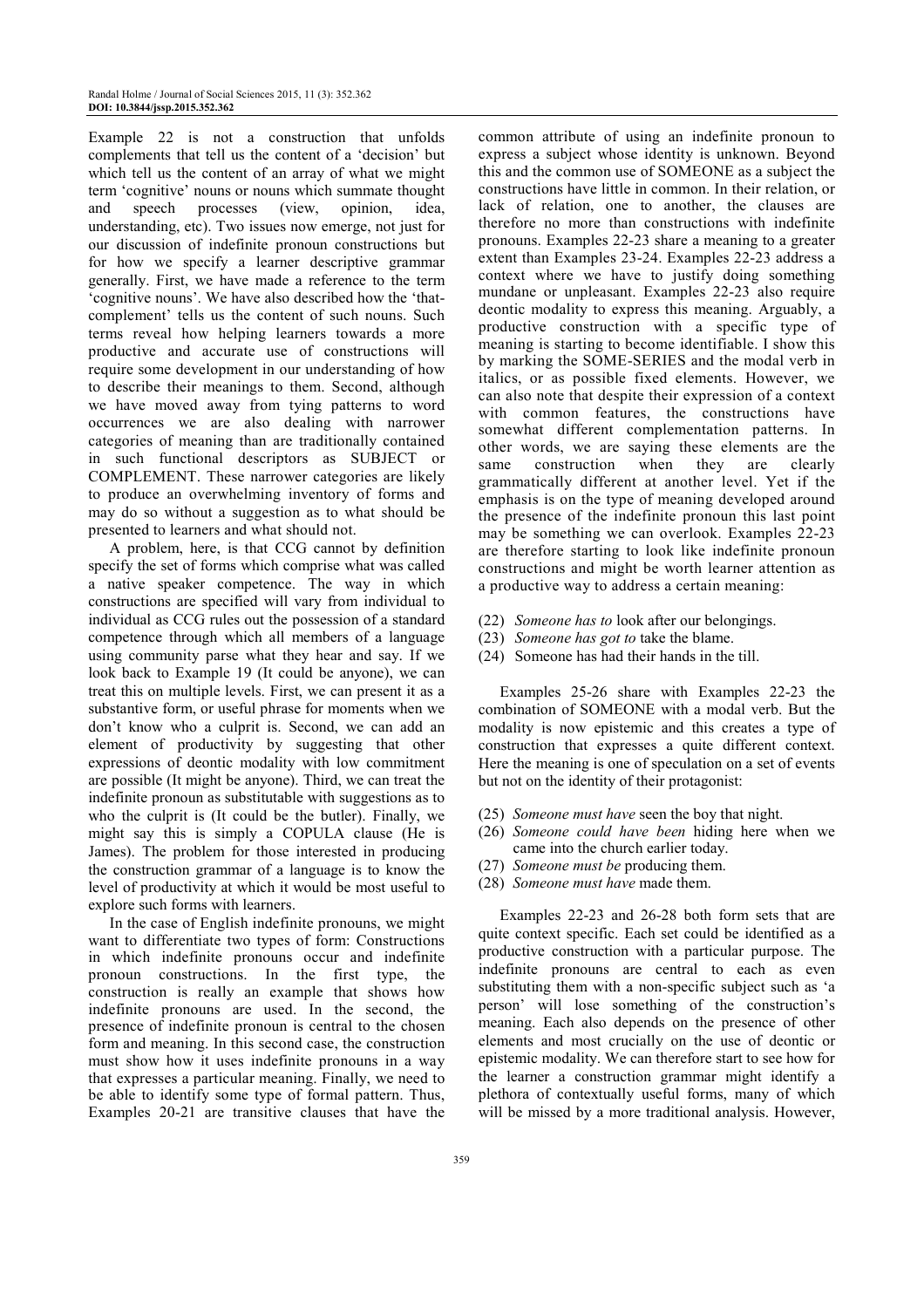decisions as to what constitutes a form that is worth discussion or identification depends on a judgement as to its having grammatically distinct elements (e.g., SOME-SERIES+EPISTEMIC MODAL) that are used to address a specific context. Such forms, however, are better thought of as types of construction in which indefinite pronouns appear than as grammatically distinctive indefinite pronoun constructions.

A clearer case of an indefinite pronoun construction would come from being able to show that their presence can create an unusual syntactic feature. Indefinite pronouns are helpful here because they defy normal English word order by setting up a N+Adj construction (Examples 29-30). Formal analyses have seen SOME-/ANY-SERIES+ADJP constructions as types of reduced predications or relative clauses (e.g., Larson and Marušič, 2004). Thus, 'something wrong' (Example 29) is a reduced form of 'something that was wrong'. Yet, explanations that postulate the generation of one form from another do not fit with what Goldberg calls the what-you-see-is-what-you-get approach of Construction Grammar (2006). This construction should not therefore be seen as a transformation of something else but as a clear instance of a SOME-/ANY-SERIES + ADJ construction:

- (29) I needed to be *someone else*, *someone new*
- (30) Did they *do something wrong*?

Yet there is still a difficulty of specification even here. SOME-SERIES+ADJ can be seen as simply a grammatically distinct version of a construction that conforms to more normal English word-orders. Thus Examples 31-37 all contain a SOME-SERIES+MOD construction but show a common pattern because the post-modifier is not an adjective. Furthermore and for reasons I will examine, it is perhaps this SOME-SERIES+MOD construction which is the most useful and productive one from a learner perspective.

The interest of Examples 31-37 lies partly in how the SOME-SERIES+MOD is the complement of a COPULA argument structure. This argument exploits how the SOME-SERIES pronouns have a kind of pure schematicity. It uses the pronouns to establish a semantic space that is almost empty bar its representation of a nominal meaning. The pronouns are there not to carry meaning but to have meaning built around them through modification. Such constructions go to the root of the creativity that construction composition allows. They make it possible to assemble nominal meanings from other elements and, as it were, create nouns to order or to the specifications that a given context requires. They are therefore worth pointing out to learners as a means to build the meanings they need. Example 31 shows how such meanings can be highly specific:

(31) What he thought he needed was someone with the public fame to take over the leadership and to hold a candle to the great names of Lloyd George, Austen Chamberlain, Churchill, Birkenhead and Balfour (BNC)

- (32) He employed somebody to clean up for him (BNC)
- (33) You have become someone of consequence (BNC)
- (34) He realized that he was somebody who could control people (BNC)
- (35) An archaeologist is somebody who looks for clues (BNC)
- (36) I'm not someone who is going to be the same person in every film (BNC)
- (37) I'm just someone who's into what he's doing (BNC)

In Examples 31-37, the use of the SOME-SERIES+MOD construction inside a copula grounds a subject onto the features that the user most wants to emphasise. So, in Example 32 the referent is not just to a 'cleaner' but to a person who cleans for a particular person. In Examples 32-33, the subject reduces themselves to an identity with one significant feature. Their larger identity is subsumed by their being 'of consequence' or being able to 'control people'. Example 35 is pseudo-definitional in sense of using the construction to define an entity not in the way a culture normally does but in the manner in which an individual language user sees fit. Example 36 is a refusal to assume such a mono-dimensional identity. Example 37 downplays any complexity of motivation.

I call these Veiling Constructions because of how they disguise a subject's larger identity in order to make some of its features salient. The known subject undergoes a process of 'de-definition' (you have become someone) to highlight a specific attribute (of consequence). Again, we note a productive but semantically specialised use of the COPULA argument structure that is in part defined by the presence of the SOME-SERIES pronoun. Such forms merit learner attention if only because they illustrate how the more schematic COPULA Argument structure can be used to build the meanings they want to express.

#### **Conclusion**

The paper sets out what it considers the most useful attributes for an applied CCG approach to language. It argues that CCG differs from other modes of grammatical analysis most markedly in its treatment of the attributes of composition, the lexico-grammatical continuum and construal. It then discusses how this type of analysis might change our view of what a language learner grammar should comprise by considering the case of English indefinite pronouns. It argues that CCG means we can relate word meaning and types of reference to word construction, showing the semantic motivations that lie behind forms. It further charts the new problems of providing learners with a set of useful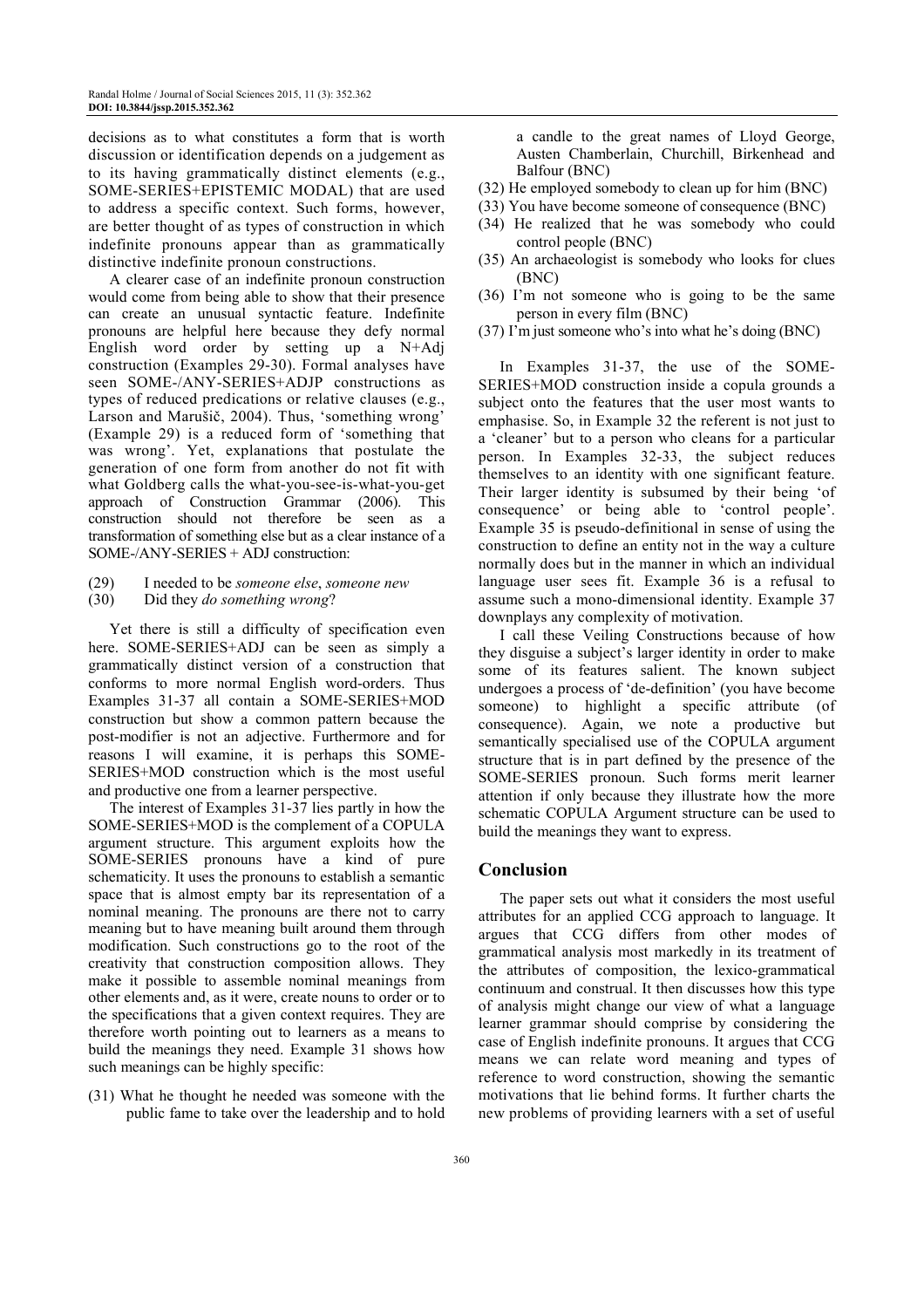constructions when these will be subject to various levels of semantic and formal overlap. One result maybe that there is less agreement about what the grammar of a language should comprise. Another risk is confronting the learner with such a large inventory of forms that they give up before they have begun. There is also the potential for organisational problems because of how a given construction can be treated at different levels of schematicity and hence productivity. Thus a Veiling Construction could simply be regarded as a type of copula argument structure and hence not really a productive form in its own right. Yet there is also a bonus in this type of construction overlap as recycling a more productive construction (the copula) through a more specialised use of it (veiling) may reinforce how to use two types of form.

In general, the future pay-off for learners could be considerable as it may mean providing learners with an inventory of forms whose more specialised but still productive nature ensures a more accurate understanding of how a language is used to tackle a given context. CCG may finally be incorporated as part of a teaching approach that affords to learners themselves the flexibility to build their own inventories of constructions and so to explore the productivity and the constraints of the forms that they collect.

#### **Acknowledgement**

The author acknowledges the considerable input of the referees of this article and of the editor of this edition of the journal

#### **Funding Information**

General Research Fund of the Research Grants Council of the University Grants Committee of Hong Kong.

#### **Ethics**

This article is original and contains unpublished material. The corresponding author confirms that all of the other authors have read and approved the manuscript and no ethical issues involved.

#### **References**

- Bergen, B. and N. Chang, 2013. Embodied Construction Grammar. In: The Oxford Handbook of Construction Grammar, Hoffman, T. and G. Trousdale, (Eds.), Oxford University Press, Oxford, pp: 168-190.
- Bley-Vroman, R., 1990. The logical problem of foreign language learning. Linguistic Analysis, 20: 3-49.
- Broccias, C., 2013. Cognitive Grammar. In: The Oxford Handbook of Construction Grammar, Hoffman, T. and G. Trousdale, (Eds.), Oxford University Press, Oxford, pp: 191-210.
- Carter, R. and M. McCarthy, 2006. Cambridge Grammar of English. Cambridge University Press, Cambridge.
- Croft, W., 2001. Radical construction grammar: Syntactic theory in typological perspective. Oxford: Oxford University Press.
- Croft, W., 2013. Radical Construction Grammar. In: The Oxford Handbook of Construction Grammar, Hoffman, T. and G. Trousdale (Eds.), Oxford University Press, Oxford, pp: 211-232.
- Croft, W. and D.A. Cruse, 2004. Cognitive Linguistics. 1st Edn., Cambridge University Press, Cambridge.
- Culicover, P.W. and R. Jackendoff, 2005. Simpler Syntax. 1st Edn., Oxford University Press, Oxford, ISBN-10: 0199271089, pp: 589.
- Fauconnier, G. and M. Turner, 1997. Mappings in Thought and Language. 1st Edn., Cambridge University Press, Cambridge.
- Goldberg, A.E., 1995. Constructions: A construction approach to argument structure. Chicago: University of Chicago Press.
- Goldberg, A.E., 2006. Constructions at Work: The Nature of Generalisation in Language*.* 1st Edn., Oxford University Press, Oxford.
- Hilpert, M., 2014. Construction Grammar and its Application to English. 1st Edn., Edinburgh University Press, Edinburgh.
- Holme, R., 2013. Emergentism, Connectionism, Complexity and Cognitive Linguistic Models of Language. In: Handbook of Second Language Acquisition, Herschensohn, J. and M. Young-Scholten, (Edn.), Cambridge University Press, Cambridge, pp: 605-626.
- Hunston, S. and G. Francis, 1996. A corpus driven approach to the lexical grammar of English. Amsterdam: John Benjamin.
- Jackendoff, R., 1990. Semantic Structures. 1st Edn., MIT Press, Cambridge Mass.
- Kadmon, N. and F. Landman, 1993. Any. Linguistics Philosophy, 16: 353-422. DOI: 10.1007/BF00985272
- Lakoff, G., 1987. Women, Fire and Dangerous Things: What Human Categories Reveal About the Mind. 1st Edn., The University of Chicago Press, Chicago.
- Lakoff, G. and M. Johnson, 1999. Philosophy in the Flesh. 1st Edn., Basic Books, New York.
- Langacker, R., 1990. Concept, Image and Symbol: The Cognitive Basis of Grammar. 1st Edn., Mouton de Guyter, Berlin and New York.
- Langacker, R., 2008. Cognitive Grammar: A Basic Introduction. 1st Edn., Oxford University Press, Oxford and New York.
- Larson, R.K. and F. Marušič, 2004. On indefinite pronoun structures with APS: Reply to Kichimoto, Linguistic Enquiry, 35: 268-287.
- Michaelis, L., 2004. Type shifting in construction grammar, an integrated approach to aspectual coercion. Cognitive Linguistics, 15: 1: 1-76.